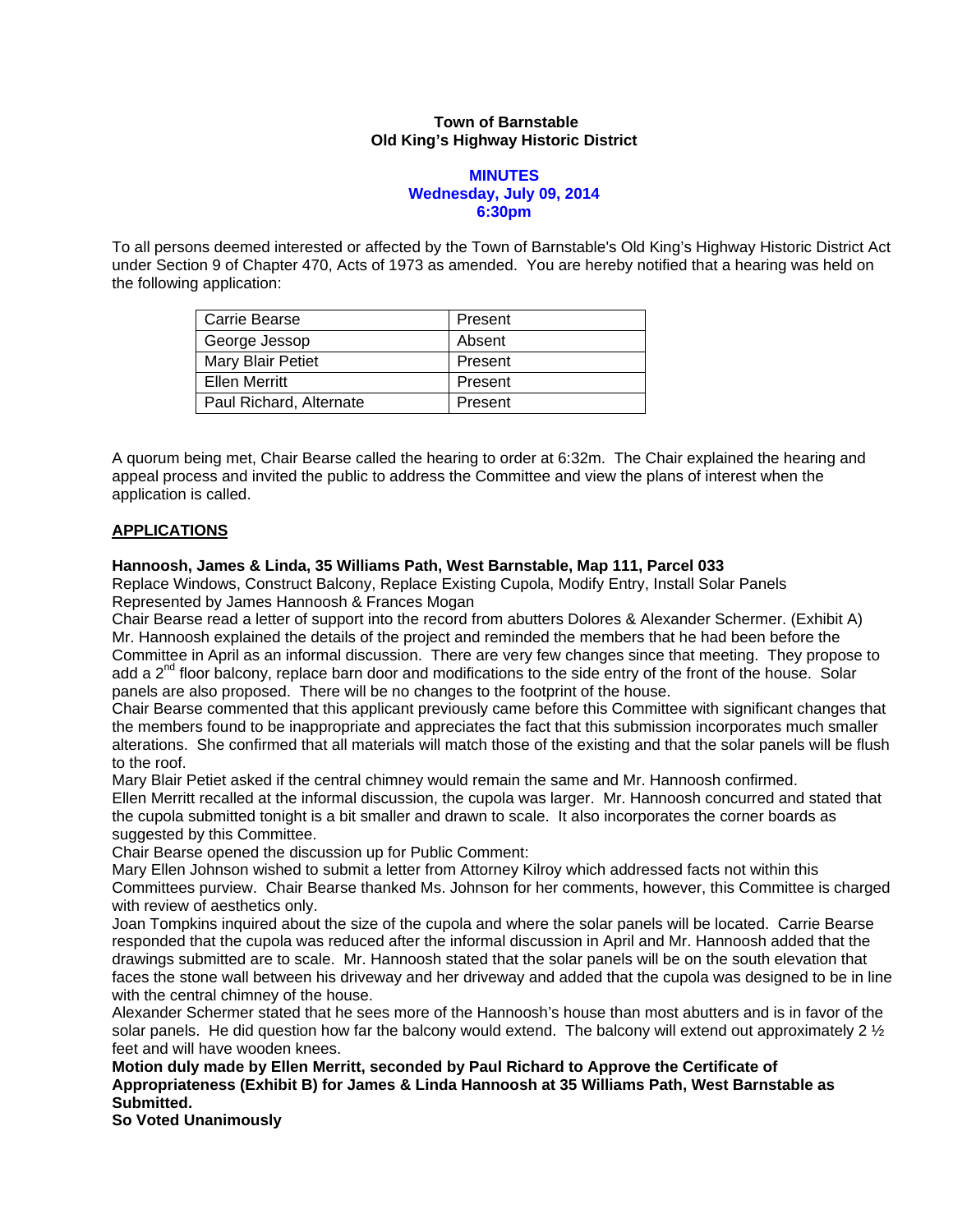## **Tarnoff, Michael, 179 Sunset Lane, Barnstable, Map 319, Parcel 029**

Construct New 2-Story House with Garage (Plans modified from previous approval)

Represented by Steve Cook, Cotuit Bay Design and Michael Tarnoff

Steve Cook stated that the main body of the house is the same; however, the garage has changed from a single story to a two story. Roof pitch, trim, windows all stayed the same as well as the height. Siding will be dipped grey shingles and windows will have grills between the glass. The landscaping plan is very similar, just that the house is moved closer to the street.

Ellen Merritt inquired as to the material of the driveway which will be shell. Carrie Bearse asked if the barn door would be left natural and Steve Cook responded that it will be mahogany or cedar that will weather naturally. Paul Richard confirmed that the architectural elements did not change from the previous approval; simply the front gable went from a one story to a two story.

**Motion duly made by Ellen Merritt, seconded by Mary Blair Petiet to Approve the Certificate of Appropriateness (Exhibit C) for Michael Tarnoff at 179 Sunset Lane, Barnstable as Submitted. So Voted Unanimously** 

**Haydon, Paul & Richard, 150 Berkshire Trail, West Barnstable, Map 109, Parcel 015-008** 

Construct 28' x 31' Steel Garage

Applicant withdrew the application at this evenings meeting and signed a Withdrawal Form. (Exhibit D)

# **Franey, Robert & Amy, 100 Alder Brook Lane, West Barnstable, Map 132, Parcel 010**

Replace Siding, Roof, Trim, Windows, Rebuild Deck

Represented by Steve Cook, Cotuit Bay Design and Robert Franey

Steve Cook reviewed the location of the house which is all the way at the end of Alder Brook Lane and is surrounded by the owner's cranberry bog. They wish to upgrade the roof and all new trim and new windows. The deck on the rear will be replaced with one modification to extend the deck from a 12' x 12' to a 9' x 24' which will bring it to the gable end of the house and add a set of stairs. He can provide staff with revised plans. Carrie Bearse discussed the proposed material for the siding which is hardi-plank. This is normally considered an inappropriate material and recalls one exception of a building within the courthouse complex. Mr. Franey pointed out that currently the siding is vinyl and his house is located 200 feet from the beginning of the roadway. The Chair noted that her approval would be based on the fact that the structure is not visible from any public way or neighbor.

**Motion duly made by Paul Richard, seconded by Mary Blair Petiet to Approve the Certificate of Appropriateness (Exhibit E) for Robert & Amy Franey at 100 Alder Brook Lane, West Barnstable noting the approval of hardi-plank is on the condition that the house is not visible from any public way or neighbor and due to the remote location. The Deck was also approved as revised to 9' x 24' upon receipt of revised drawings.** 

**So Voted Unanimously** 

# **CERTIFICATE OF EXEMPTIONS**

**Woehr, Ursula & Peter, 25 Ryder Lane, Barnstable, Map 351, Parcel 034**  Replace Garage Doors, Paint Front Door, Add Shutter **Motion duly made by Mary Blair Petiet, seconded by Ellen Merritt to Approve the Certificate of Exemption (Exhibit F) for Ursula & Peter Woehr at 25 Ryder Lane, Barnstable as Submitted. So Voted Unanimously** 

**Eron, Carol & Rizzoli, 2745 Main Street, Barnstable, Map 258, Parcel 030**  8' x 10' Shed NOTE: Carrie Bearse recused herself as she is a direct abutter **Motion duly made by Ellen Merritt, seconded by Paul Richard to Approve the Certificate of Exemption (Exhibit G) as Submitted. AYE: Petiet, Merritt, Richard**